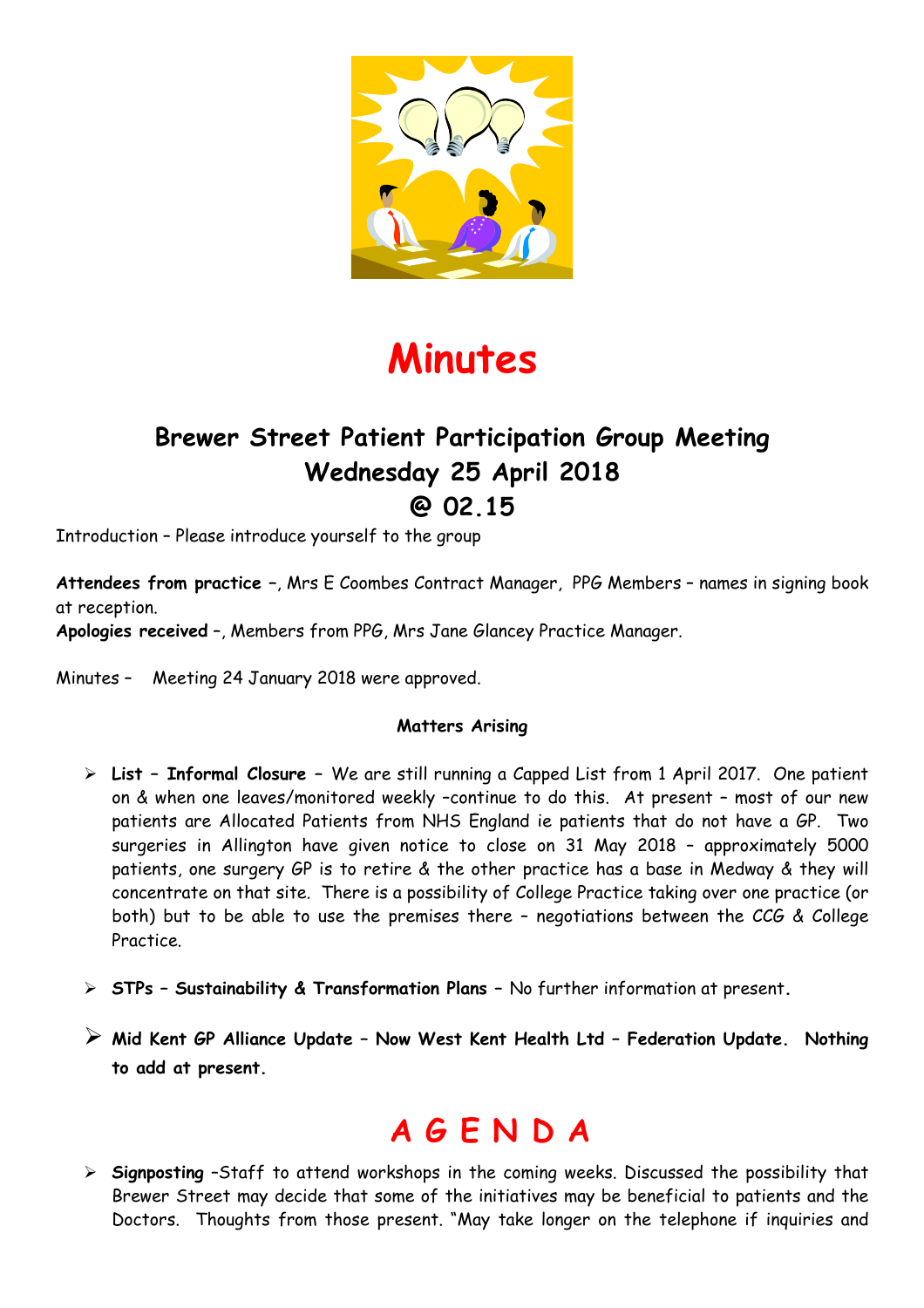advice are being given, which could lead to less telephone calls being taken". "Hence frustration at not being able to get through to the practice". "The wider view that there should be more direct helplines for patients with specific medical conditions. Bypassing contact with GP's"

- **Practice Nursing** We are in the process of employing and training a new Practice Nurse in June 2018. We have welcomed Jenny, Phlebotomist for a weekly session.
- **Extended Hours Prototype** Working in the Maidstone Central Cluster of practices ie including The Vine, Northumberland Court, Bower Mount, Blackthorn, College Practice, Albion, covering till 8 pm & some Saturdays. Lengthy discussion on how the service is being offered. Members agreed that they would prefer the Maidstone Central Cluster Group continuing to run the out of hours service, rather than it being run by a private enterprise. Members also like the early morning extended hours that Brewer Street already offers to patients.
- **Stroke Services in Kent & Medway Consultation**  Currently, no hospital in Kent and Medway can provide seven day a week access to stroke specialists. There has been a full public consultation with a shortlist of five possible options for the locations of the new units, which has been reduced to two options. There was discussion around the "Golden Hour" for stroke victims and the need for quick action to be taken to give patients a better chance of a full to good recovery. Travel times to the proposed sites would undoubtedly disadvantage some patients depending where the final agreed sites would be. It was felt the best options would be Canterbury Hospital and Maidstone Hospital. Maidstone patients stated it takes at least two and sometimes three bus journeys to get to Pembury Hospital.
- **Road Closure** JG Practice Manager trying find out if the road will be completely closed Clancy Docwra will be getting back in touch – this has taken well over a week with no full answer or advice.

#### **Any Other Business**

 $\triangleright$  The subject of the waiting room "Tannoy system" was discussed. A member explained that he had been in the waiting room recently, when a patient was called. The name was not clear to those waiting. Once again he asked that we look into a "Signposting" electronic call in system to be considered. Another member explained that this had been looked at previously and was prohibitively expensive.

**Meeting finished 3.30 pm** 

## **NEXT MEETING**